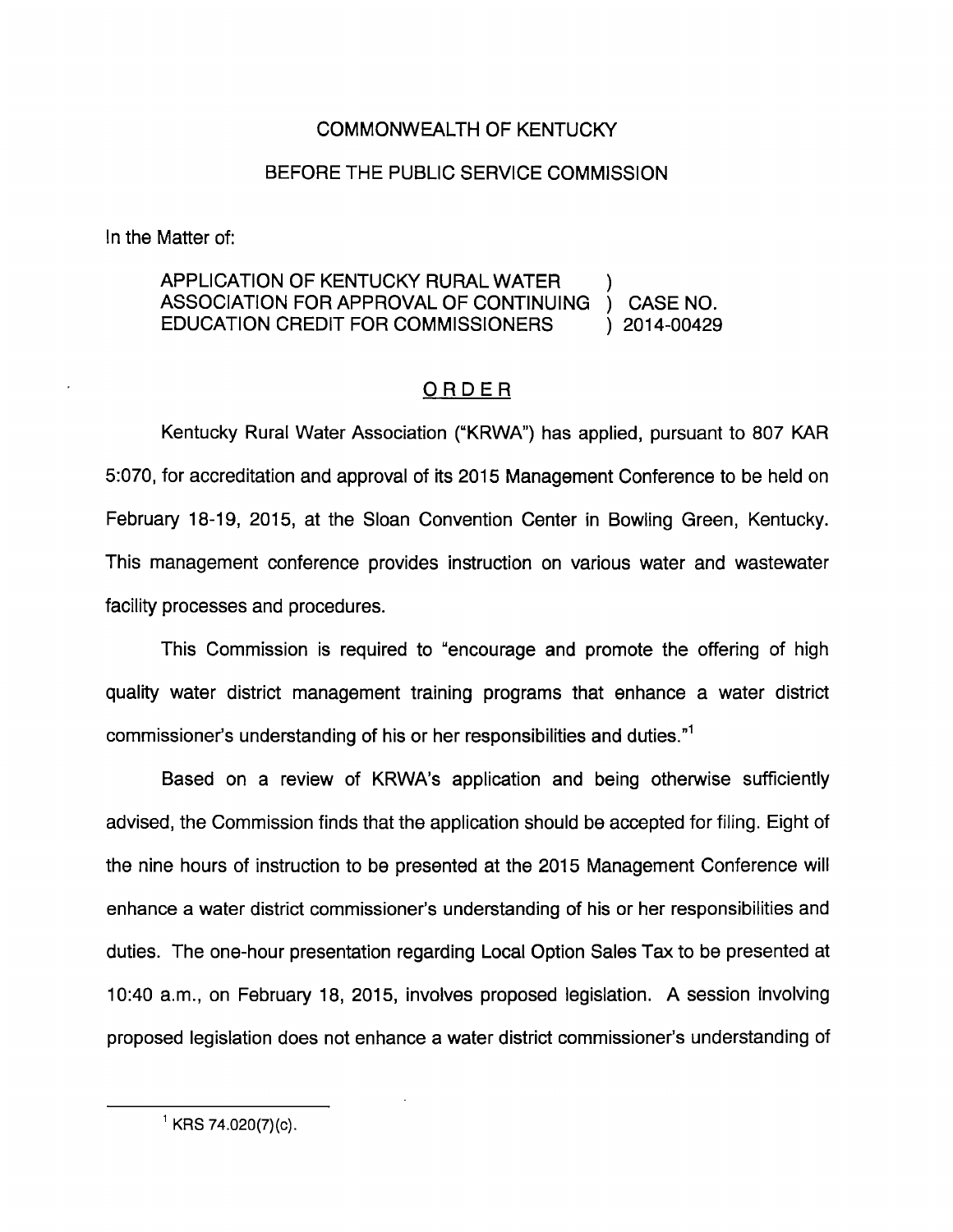his or her responslblilties and duties. Should the local option sales tax be enacted, the Local Option Sales Tax session will be eligible for one credit hour of water district management training.

Having reviewed KRWA's application, the Commission finds that the 2015 Management Conference should be accredited for eight hours of water district management training.

IT IS THEREFORE ORDERED that:

1. KRWA's application for accreditation of its 2015 Management Conference to be held on February 18-19, 2015, in Bowling Green, Kentucky, is accepted for filing and is approved for a maximum of eight credit hours of water district management training.

2. The one-hour Local Option Sales Tax session is not approved for continuing education credit of water district management training.

3. KRWA shall retain a record of all water district commissioners attending the accredited and approved sessions.

4. No later than 30 days after the 2015 Management Conference is held, KRWA shall file with the Commission:

a. A sworn statement attesting that the accredited instruction was performed:

b. A description of any changes in the presenters or the proposed curriculum that occurred after KRWA's application;

c. The name of each attending water district commissioner, his or her water district, and the number of accredited hours that he or she attended; and

Case No. 2014-00429

 $-2-$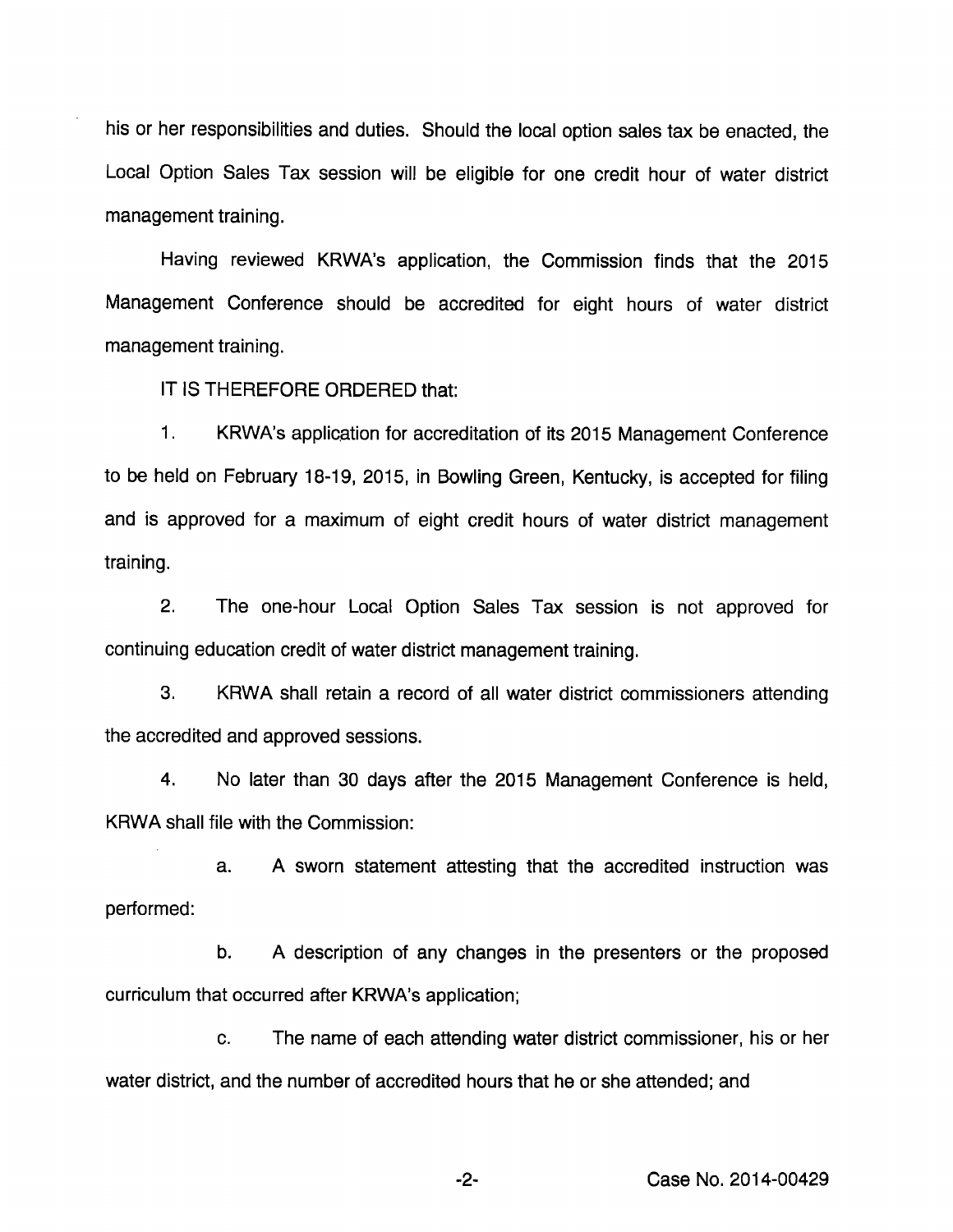d. A copy of any written material given to water commissioners attending the presentations.

By the Commission



AT Executive Director

Case No. 2014-00429